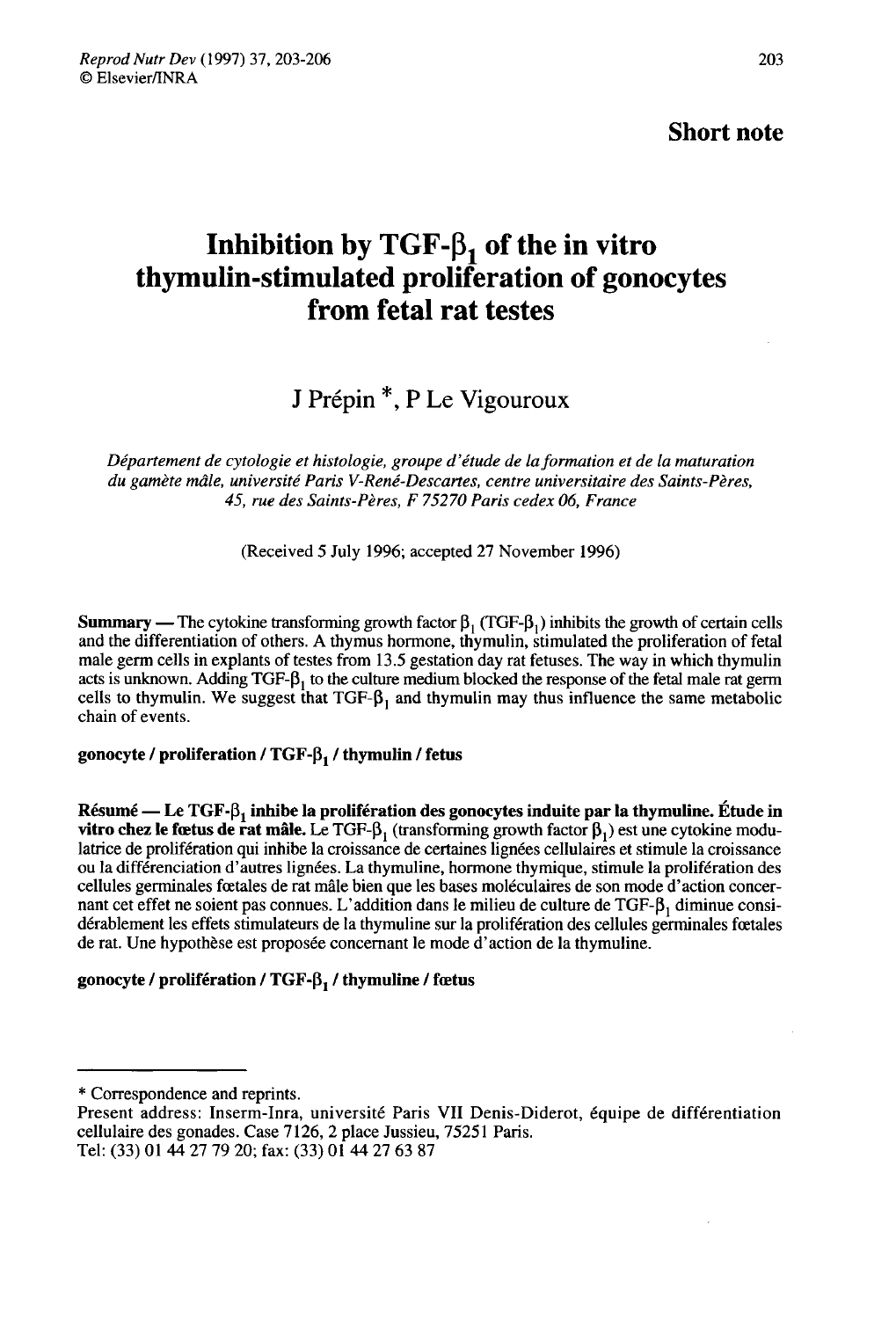#### INTRODUCTION

Many experiments have been performed on the control of fetal and perinatal germ cells proliferation (Prépin, 1993a). We have reported that thymulin, a non apeptide released by thymus epithelial cells, which plays an essential role in the development of immunological capacity increases germ cell proliferation in fetal male rat gonads. We have also shown that the hypophysealadrenal-thymus axis is involved in the regulation of fetal germ cell numbers (Prépin and Jost, 1991). But the number of mitoses remains low in gonocytes from male newborn rats incubates with thymulin, despite a rapid incorporation of  ${}^{3}H$ -thymidine. This suggests that thymulin affects DNA duplication in gonocytes but not proliferation (Prépin et al, 1994). The way in which thymulin acts on germ cell proliferation has not yet been elucidated.

In contrast, the TGF- $\beta_s$  are polypeptide growth factors that are multifonctional regulators of both growth and development in many different tissues. To date, three forms of TGF- $\beta_s$  have been identified in mammals. TGF- $\beta_1$  is present in the fetal rat testis (Gautier et al, 1994) and it decreases the rate of isolated mouse primordial germ cells proliferation after 3 days in vitro (Godin and Wylie, 1991). TGF- $\beta_1$  also prevents the multiplication of lung epithelial cells by blocking the late G1 phases of the cell cycle transition G1-phase / S-phase (Howe et al, 1991). Thus, thymulin and TGF- $\beta_1$  may act by influencing the S-phase of the cell cycle in different cell types.

The studies described here were undertaken to determine the effects of TGF- $\beta_1$  on fetal male gonocyte proliferation after 1 day in vitro and identify any inhibitory effects of TGF- $\beta_1$  on proliferation stimulated by thymulin, so as to understand more clearly how thymulin acts.

#### MATERIALS AND METHODS

#### Animals

Wister CF rats (stock from the CNRS, France) were used. The age of the fetus was based on the estimated time of ovulation, ie, 0200 h on the night of pairing (Jost and Picon, 1970). Pregnant females were identified by palpation 13 days later. Precisely 13 days plus 13 h after fertilization 1400 h-1500 h, the females were killed by cervical dislocation and the fetuses were rapidly removed from the uterus. Their sex was determined by applying the sex chromatin to cells of the aminotic membrane. Both gonads and their associated mesonophroi were aseptically dissected from the fetuses and placed in organ culture.

#### Culture procedure

The explants were cultured immersed in 0.8 mL medium CMRL 1066 (Eurobio, Paris) containing 250 IU benzyl-penicillin/mL (Spenicilline G: Specia, France) and  $100 \mu$ g streptomycin sulphate/mL (Specia) in dishes (Falcon Plastics, no 3037), at  $36 \pm 1$  °C in 95% air + 5% CO<sub>2</sub>, for 24 h. The explants were cultured in medium alone (controls) or in medium containing  $25 \mu$ g/mL thymulin (Bachem, Switzerland), or 12 ng/mL TGF- $\beta_1$  (Sigma, France), or in medium containing both thymulin and TGF- $\beta_1$ .

#### Counting gonocytes

The germ cells were identified by their large size and round lightly staining nuclei  $(6-7 \mu m)$  diameter). The cultured explants were fixed in Bouin's fluid and serial sections  $(5 \mu m)$  thick) were cut and stained with haematoxylin-eosin. Germ cell were counted on serial sections of each pair of the testicular explants. Significance was accepted as  $P < 0.05$  and determined using one way analysis of variance (PLSD of Fischer, F of Scheffé and t of Dunnett).

#### RESULTS

The results are shown in figure 1. The two testes taken from fetuses on day 13.5 pc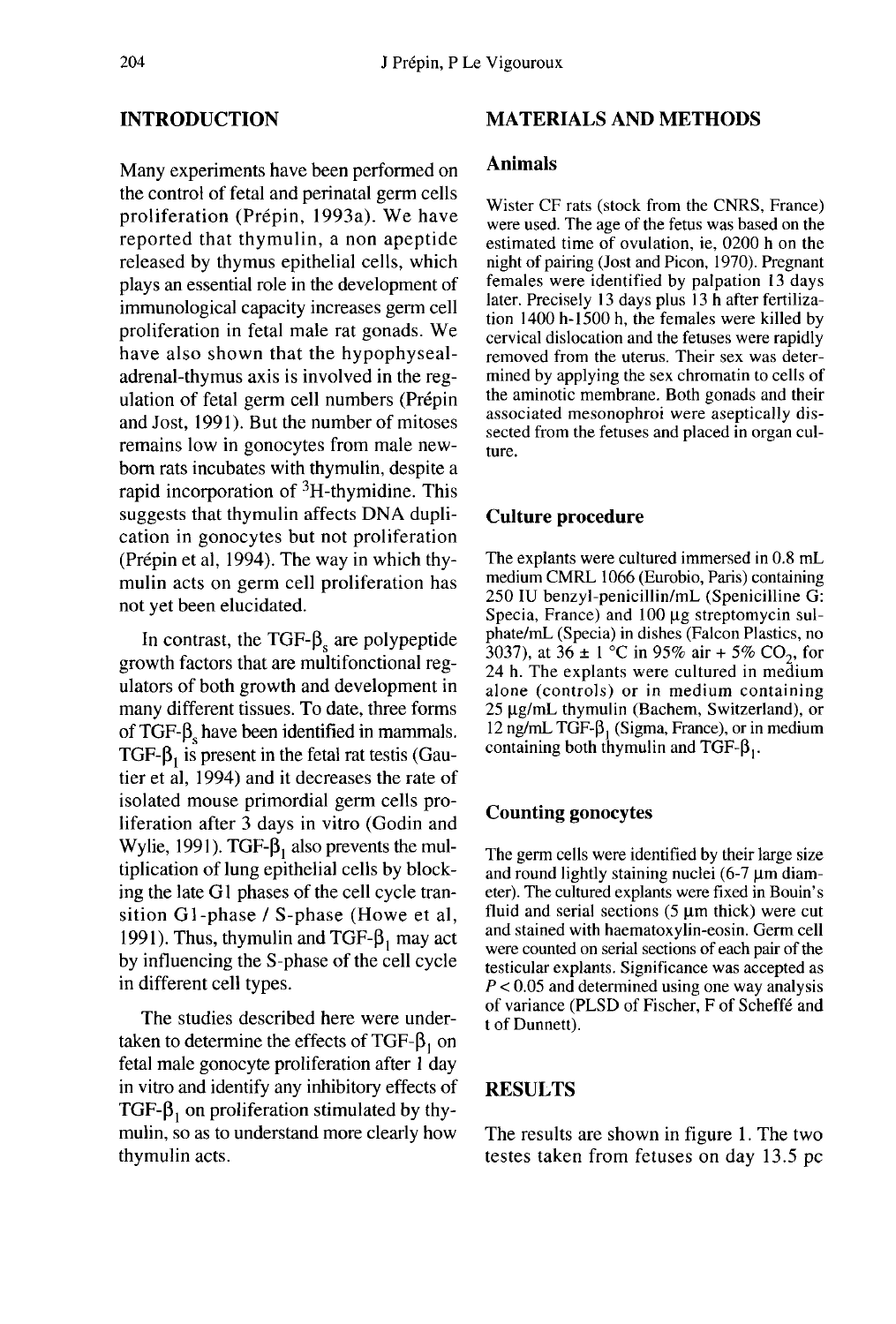(post-coitus) contained 2 550 gonocytes prior to organ culture. The number of germ cells increased 3.3-fold after culture in control medium for 1 day. The number of gonocytes in explants cultured in medium supplemented with thymulin was about 3-fold greater than that of testes grown in medium alone. In contrast, the number of gonocytes in testes cultured in medium containing TGF- $\beta$ , was slightly smaller than in the cultured controls, but the difference was not significant. The decrease in the number of germ cells appeared after only 2 days in vitro (data no shown). Explants cultured in medium supplemented with both thymulin and TGF- $\beta_1$  contained the same number of gonocytes as the controls or testes cultured in medium containing TGF- $\beta_1$ . This number was significantly lower than the number of gonocytes in testes cultured in medium with thymulin.



**Fig 1.** Effects of thymulin and TGF- $\beta_1$  on the mean numbers of gonocytes in both testes of fetal rats. The mean number  $\pm$  SEM is indicated.  $A =$  on day 13.5, day of explantation. After 1 day of explant culture :  $\mathbf{B} = \text{in non-supplemented}$ medium (controls);  $C = in$  medium supplemented with thymulin;  $D =$  in medium supplemented with TGF- $\beta_1$ ;  $E = in$  medium supplemented with thymulin and TGF- $\beta_1$ . The numbers within the columns indicate the numbers of explants.

#### DISCUSSION

 $TGF-\beta_1$  did not significantly inhibit the proliferation of gonocytes in testes grown as explants for 24 h and TGF- $\beta_1$  is present in Sertoli cells on day 14.5 pc and in the Leydig cell on day 16.5 pc (Gautier et al, 1994), shortly before the fetal male gonia stop proliferating (Beaumont and Mandl, 1963). A similar absence of inhibition of proliferation of fetal mouse primordial germ cells after 1 day in medium supplemented with TGF- $\beta_1$ , was also reported by Godin and Wylie (1991). But, TGF- $\beta_1$  inhibits the fetal male proliferation after 2 days in vitro in a dose dependent manner (personal data not shown), while thymulin stimulates gonocyte proliferation in male rat fetuses when explants of fetal testes and thymus are cultured together (Prépin, 1993b). The main finding from the present study is the capacity of TGF- $\beta_1$  to inhibit stimulation of gonia proliferation by thymulin. TGF- $\beta_1$  is known to prevent the proliferation of lung epithelial cells by inhibiting phosphorylation of protein P34  $\text{cdc2}$  in the MPF (M-phase Factor) (Howe et al, 1991), which is the universal regulator of cell division. Although the mechanism of thymulin action remains to be discovered, the present findings suggest that both TGF- $\beta_1$  and thymulin act on the same target, or on the same chain of processes leading to gonia proliferation. Further studies will be needed to confirm this.

#### ACKNOWLEDGMENTS

We thank Pr R Habert for his help and advice. The English text was checked by Dr Owen Parkes.

#### REFERENCES

Beaumont HM, Mandl AM (1963) A quantitative study of primordial germ cells in the male rat. J Embryol Exp Morphol 11, 715-740